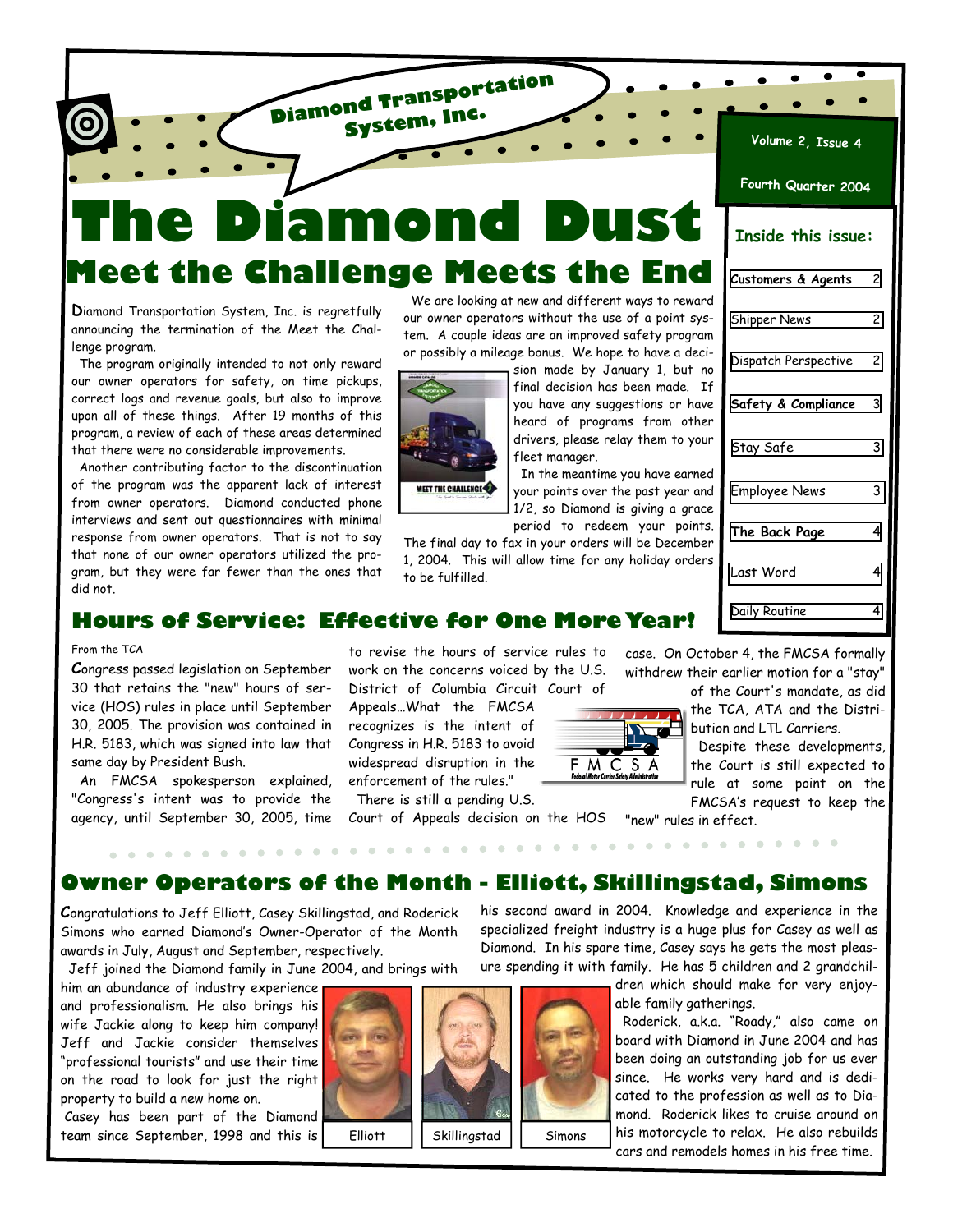# <span id="page-1-0"></span>**Shipper News: What Is Going On with our Customers? CUSTOMERS AND AGENTS**

**W**hat's going on? Customers are looking for their truck to arrive, that's what! They're also looking for someone to

haul their freight. We are experiencing throughout the country high demand for capacity, that is available trucks.

 The need for rgn and stepdeck trailers has increased *business with."*  due to a great increase in production. The industry is now in a situation where **we**

are selecting with which customers to do business.

 While this is a role reversal from the norm, and a positive one for Diamond, it is now in our hands to make positive strides

on the service end in order to keep those "We are now in a situation customers. Customers are increas*where we as the service* 

ing their demand for timely pickup and delivery schedules. They also have an increased desire for real-time updates on load pro-

gress, which makes prompt call-ins even more important since we have no satellite tracking systems in place.

 When customers call and ask us when their shipment is delivering, we need to respond with a firm answer. The answer is the delivery time that drivers agree upon with their fleet manager.

 Fleet managers are held accountable for the times that are set when dispatching a load. Owner operators too must be held accountable for their pickup and delivery times.

 We are also continually seeking new accounts, but are becoming cautious that they are the type of customers that fit our type of operation.

**Diamond & Bush Visit Farm Progress Show** 

*provider can choose the customers we want to do* 

**T**he Farm Progress Show and others like it are a large part of Diamond's business. Rebecca Beck represented Diamond Transportation System at this year's show in Alleman, IA.

 This enabled Diamond to meet with vendors, pick up product information and obtain pictures of equipment we transport.

 Rebecca was also front and center for a historical, Farm Progress Show Presidential visit, where President George W. Bush spoke to over 13,000 people. One memorable quote was, "This is a time that requires firm resolve, steadfast purpose, and a deep <u>[G. W. Bush speaks]</u> belief in the values that make us a great nation."

 Also making history at this event was the change of date. The Midwestern Farm Progress Show was held one month earlier

(August 31-September2) than traditionally scheduled. The dates were changed at the visitors and exhibitors request to avoid peak harvest time at the end of September.

 This will set a precedent for future Farm Progress shows as they will be held the Tuesday thru Thursday before Labor Day.

 Next year's show will be August 30 thru September 1 in Decatur, IL.

 This show has been the outline for other Farm Shows throughout the country. The exhibitors

we can all do.

**TOP-FIVE AGENTS JULY—SEPTEMBER** 

- 1. Frank Lantrip
- 2. Dale White & Larry Meek
- 3. Brenda Suttles
- 4. Darlene Hempel
- 5. Tim Zimmerman

**D**iamond congratulates our top producers and thanks all of our agents for a job well done! Agents are a key to our success and we would like to expand our agent traffic whenever possible.

**THE DISPATCH PERSPECTIVE** 

#### **COMMUNICATION IS A TWO-WAY STREET, Part 2**

Diamond operations has been making great strides to monitor and utilize dispatching data. With that data, some tough goals have been set for the fleet managers.

 Some of the areas we are targeting in operations are deadhead percentage, rate per mile (for all miles) and total miles traveled. Fleet managers are provided with weekly data showing individual owner operator's numbers for the past eight weeks and a 13-week average to show trend.

 Fleet managers can also compare an individual owner operator's numbers with the rest of the owner operators on his dispatch board or against the other fleet manager's boards.

 It is important for our owner operators to have individual goals set as well. It is therefore also important that you make

sure that you communicate those goals to your fleet manager. Let him know when you are expecting to run more (or less) miles, when your deadhead is too high and what your money needs/goals are.

 With these lines of communication open and the data available to our fleet managers, we (Diamond and the owner operators) should be able to work out a profitable relationship. Without communication we will never know how well

-Jon Coca, Vice President—Operations



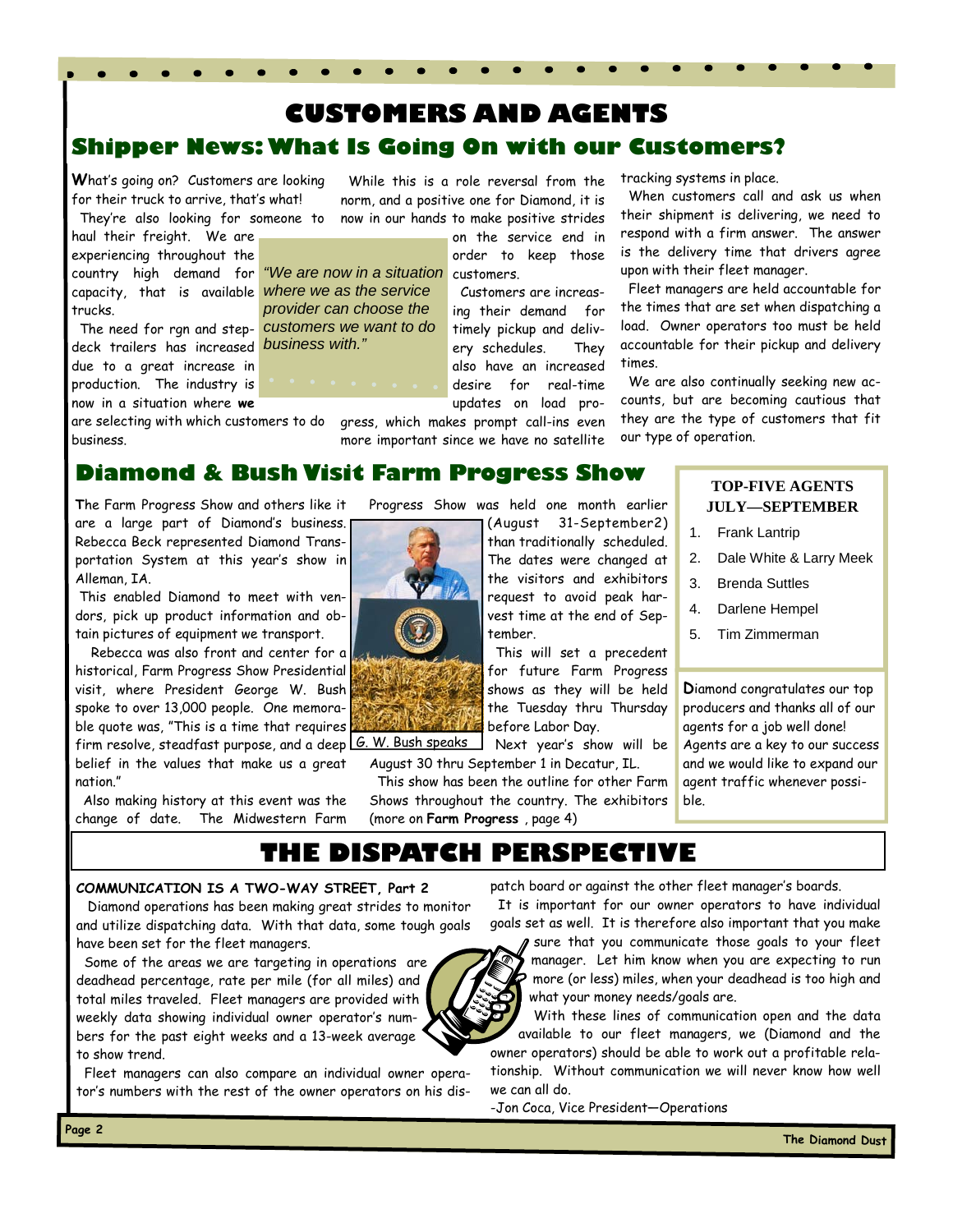# **SAFETY & COMPLIANCE**

### <span id="page-2-0"></span>**STAY SAFE: Safety Is No Accident!**

**T**he key to safety in any industry is work, it doesn't just happen, it takes work. Avoiding accidents, cargo damage and personal injury incidents is critical to all of us. Safety affects our safety rating which affects our insurance rates and in turn affects our financial well being.

 I say our, meaning Diamond and its owner operators, because it affects all of us. Over the past couple of years we have had good results in all areas. However, there is concern over the trend we have seen in the past couple of months.

 Based on the information I have seen, it appears that failure to follow procedure and guidelines is the main cause of claims and accidents we have encountered. Everything from failing to do a thorough walk around inspection of your load to driving too fast with failing to yield the right of way in construction and

 $\sim$   $\sim$ 

not checking mirrors and blind spots for four wheelers, in between.

 It is the failure to take the time on the basics which gets us into trouble.

#### **CHANGING CONDITIONS**

 We are approaching the time of year when road conditions can change quickly. Each county seems to handle their stretch of interstate differently than the other. Some salt quickly and some seem to wait for who knows what, but they wait.

 Bridges freeze faster than other pavement and black ice can appear in a moment, so use extra care when traveling in adverse conditions. Reducing speed by few miles per hour will minimally change travel time and help you get to your destination safely. -Pat McLeod, Vice President—Administrative Services

### **News and Notes**

 $\sim$ 

 $\begin{array}{cccccccccccccc} \bullet & \bullet & \bullet & \bullet & \bullet & \bullet & \bullet \end{array}$ 

**INSPECT YOUR LOAD 1ST—**Before you leave a shipper make sure you inspect your load. Leave no stone unturned. Make notes on your bill of lading noting all scratches and dents. Have the shipper sign your bill and then call them in to Diane Dahse. This applies to all freight (not just new product). You will be surprised at the headaches you avoid because of this.

**KEEP INFO CURRENT—**Here at Diamond we like to keep our information current. Recently, we have had a few mail items get returned. If you change your address please make sure you contact our records department and get it updated.

**ILLINOIS PLANS TOLL INCREASE—**Gov. Rod Blagojevich is proposing to double tolls for car drivers who pay cash on Illinois tollways and nearly triple rates for large trucks using the system to help fund a \$5.3 billion overhaul of the state's toll roads. The plan calls for rebuilding nearly all of the IL

tollway's 274-mile system, widening about half its roads and replacing toll booths with "open road tolling" lanes that allow I-PASS users to drive through barrier-free plazas. Under the

new plan, rates would increase for big trucks regardless of I-Pass use. An 18-wheel semi pays \$1.50 at most toll plazas. The new toll would be \$4, but the toll would drop to \$3 if the truck passed through plazas during the period between 10 p.m. and 5 a.m.

## **Employee News & Anniversaries**

Diamond Transportation would once again like to congratulate all of our employees and owner operators for another year of ser-

vice. We appreciate all the work you do for us.

Diamond also welcomes four temporary employees to our Racine office. Ryan Sheppard, customer service, Jen Edwards, recruiting, Cindi Bohn, sales and Yolanda Gonzales, accounting.

#### **Employee Anniversaries**

- Randy Brown—14 yrs. Oct.
- Terry Peaslee—11 yrs. Oct.
- Mike Barrows—6 yrs. Oct.
- Buck Jenkins—51 yrs. Nov.
- Harvey Jenkins-40 yrs. Nov.
- Chris Linders-14 yrs. Nov.
- John Marr-10 yrs. Nov.
- Jeanie Kuehl—38 yrs. Dec.

● Royce Brower Sr. ● William Brown ● George Burr ● Tom Carmichael ● Larry Cavanagh

● Bill Hall-5 yrs. Dec.

- **Owner Operator Anniversaries**
- Teresa Albers—1 yr. Oct.
- Jeff Williams—1 yr. Oct.
- Dan Casey-2 yrs. Oct.
- Pete Cheely—3 yrs. Nov.
- Phil Costello—1 yr. Dec.
- Robert Danielczyk—1 yr. Oct.
- Phil Jostad-32 yrs. Nov.
- Jeremy Mathison—3 yrs. Nov.
- Ron Perry—3 yrs. Oct.
- Russ Sparks—23 yrs. Dec.
- Earl Swallow-1 yr. Oct.
- Duayn Tatro—1 yr. Oct.
- Arlan Turk-22 yrs. Nov.
- Arvin Weber-12 yrs. Dec.
- Irvin Woodruff—37 yrs. Nov.

#### **New Owner Operators**

- Norman Beean • Matthew Edwards
	- Mike Emry
	- Dicky Featherston

● Lee Cavanagh

- David Gilliland
- John Griffin
- Daniel Hawkins
- Mark Healy
- Lenny Hughes
- Robert Key
- Tom Killion
- Elizabeth McCarthy
- Pat McCarthy
- Charles McKenny
- John Underwood
- Charlie Williams
- **Page 3**